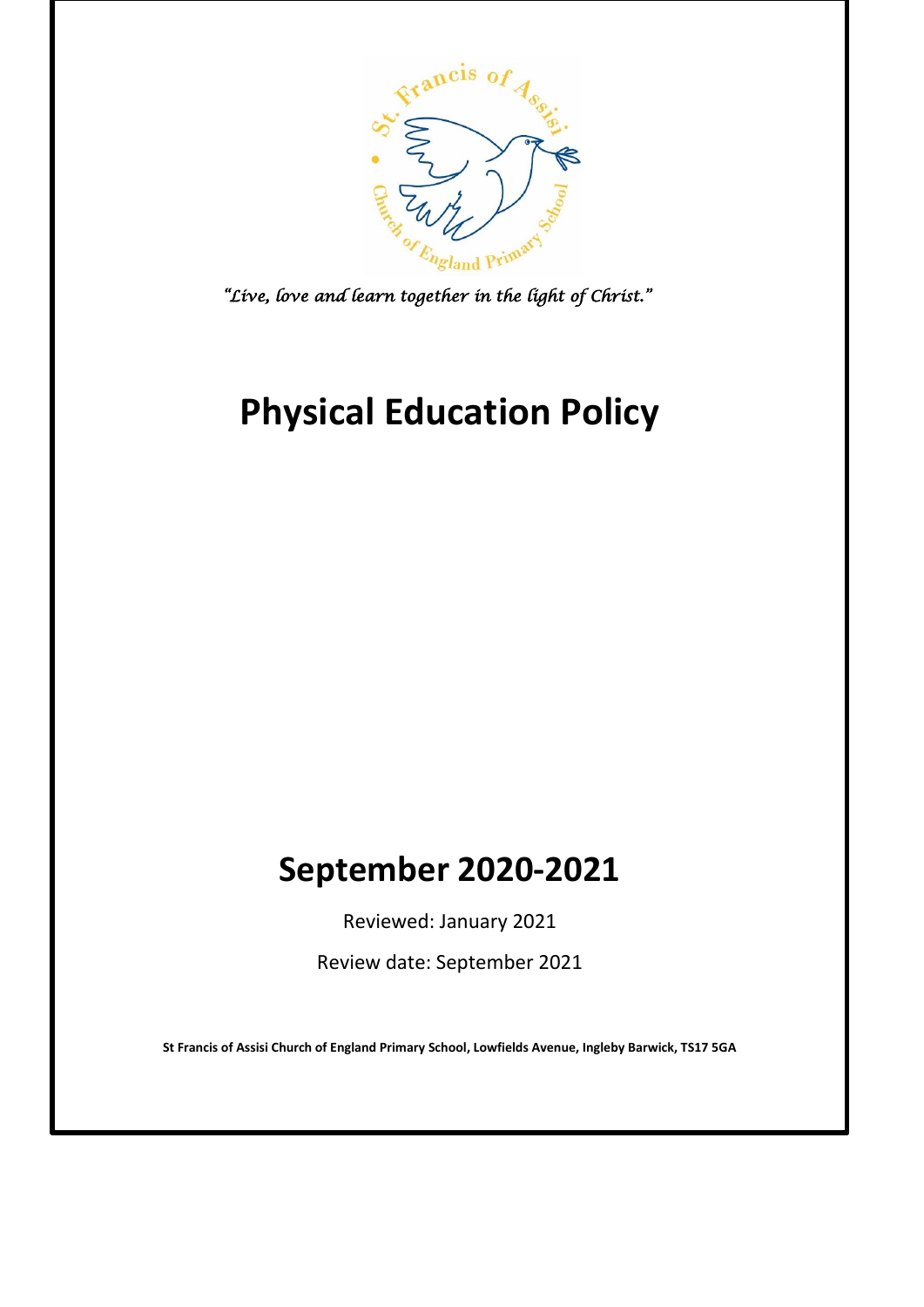# **1. Intent - What are we trying to achieve here with, and through, the P.E. curriculum?**

#### **1.1.Intention**

We endeavour to help children develop the knowledge, skills and capabilities necessary for mental, emotional, social and physical wellbeing in our children now and for their future. This includes giving pupils opportunities to develop leadership skills, responsibility and self-awareness so that they can be confident, enthusiastic learners. Through P.E., children learn that to be successful you must work hard, show resilience and have the determination to believe that anything can be achieved. By developing these skills, children will enjoy and have fun with physical activity during P.E. lessons and after school hours.

#### **1.2.Intention**

We hope to deliver high-quality teaching and learning opportunities that inspire all children to succeed in physical activities. This will allow pupils to develop competence to excel in a broad range of physical activities, as well as providing opportunities for competitive sports and activities. Children should be able to recognise and follow relevant rules, etiquette and safety procedures for different activities and events, in practice and during competition. We hope to have children who are physically active for sustained periods who can go on to lead healthy, active lives now and in the future.

### **2. Implementation - How are we going to deliver this?**

All children throughout the school receive 2 hours of high quality P.E. lessons per week. As required in Key Stage 1, children are given opportunities to master the basic movements specified in the National Curriculum; participate in team games and perform dances. This is done through dance, gymnastics and games. In Key Stage 2, we teach dance, gymnastics, and games, plus three other activities: swimming and water safety, athletics and outdoor and adventurous activities. Planning is informed by ongoing assessment (based around National Curriculum objectives) in order to build upon the prior learning of the children.

#### **2.1.Spiritual, moral, social and cultural development**

Lessons go beyond the physical development, to include non-physical skills (such as personal, social and cognitive skills) so that all children have a foundation for lifelong physical activity, leaving primary school as physically active. The teaching of P.E. offers opportunities to support the social development of our children through the way we expect them to work with each other in lessons. P.E. sessions throughout the school focus on Christian values, British values and the School Games values. For instance, through physical education, children are encouraged to respect one another, show perseverance, work collaboratively, and be honest.

#### **2.2.Differentiation**

All children have the opportunity to participate in P.E at their own level of development, inclusive of children with additional needs. In all classes, there are children of differing physical ability. Whilst recognising this fact, we provide suitable learning opportunities for all children by matching the challenge of the task to the ability of the child. We achieve this through a range of strategies, following S.T.E.P differentiation. Furthermore, we encourage children to rethink how competition works, so rather than the team with the most points wins, it may be the team who shows the most improvement, or the team who demonstrates good teamwork. Our P.E. programme incorporates a variety of sports to ensure all children develop the skills, confidence, tolerance and the appreciation of their own and others' strengths and weaknesses.

#### **2.3.The Foundation Stage**

We encourage the physical development of our children in the reception class as an integral part of their work. We relate the physical development of the children to the objectives set out in the Early Learning Goals, which underpin the curriculum planning for children aged three to five years of age. We encourage the children to develop confidence and control of the way they move, and the way they handle tools and equipment. We give all children the opportunity to undertake activities that offer appropriate physical challenge, both indoors and outdoors, using a wide range of resources to support specific skills.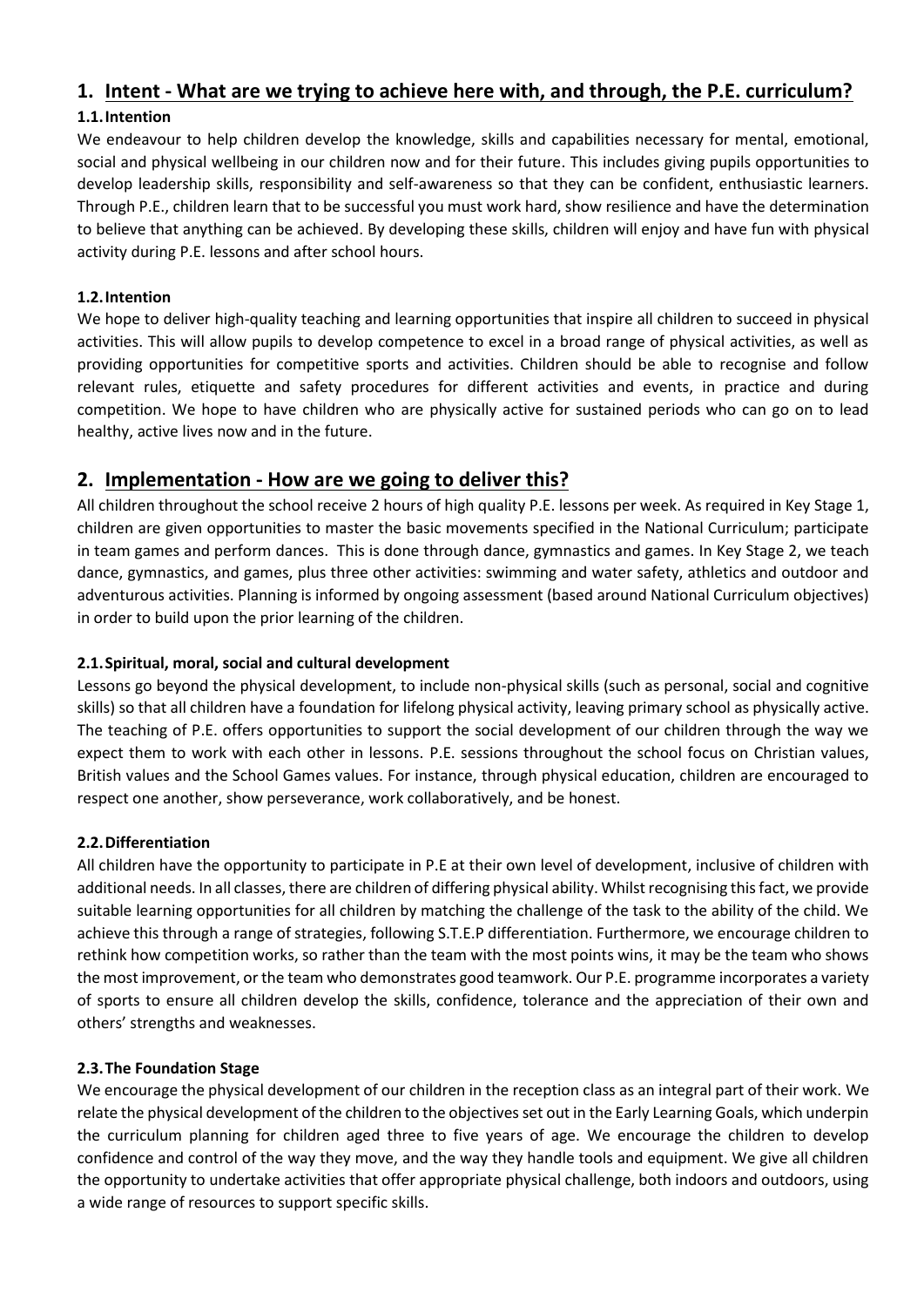#### **2.4.Health and Safety**

The general teaching requirement for health and safety applies in this subject. We encourage the children to consider their own safety and the safety of others at all times. We expect them to arrive at school in their PE kit. The school P.E. kit is as follows: shorts and a t-shirt for indoor P.E. with optional pumps and a tracksuit, t-shirt and trainers for outdoor P.E. Staff should set a good example to children and ensure that they are wearing appropriate footwear at all times. Children are explicitly taught relevant rules, etiquette and safety procedures relevant to each activity. When children are creating their own games in lessons, they are asked to consider if the game is safe, as well as fun and active.

#### **2.5.Resources**

There is a wide range of resources to support the teaching of P.E. across the school. They are stored safely in a cupboard in the hall. Children help to set up and put away this equipment as part of their work to develop their responsibility and leadership skills. Teachers use various resources to allow children to have active brain breaks within lessons outside of P.E., such as BBC Super Movers, Go Noodle and Jumpstart Jonny. Resources must be cleaned after use or left for a period of 48 hours in line with Covid-19 guidelines.

#### **2.6.Sports Organising Crew**

Our school provides upper KS2 children with the opportunity to become 'Sports Leaders'. This includes training for the relevant staff and children to allow them to be confident and responsible in their role. Sports Leaders are required to 'set the P.A.C.E':

- Promote activity: This involves taking photographs from events, writing newsletters, and ensuring any physical activities we do are posted on the school's Facebook and Twitter pages for parents to see
- Assist your teachers: This can be through organising competitions, leading warmups, tidying equipment or running our daily Wake Up Shake Up.
- Create opportunities for others to be active: Sports Leaders are asked to run competitions, games and Personal Best challenges during playtime and lunchtime for children of a range of ages to make sure they are being active outside.
- Encourage others to take part: A big part of being a Sports Leader is being enthusiastic about physical education and activity and passing that enthusiasm onto others.

Due to Covid-19 guidelines, all leadership responsibilities must be done within class bubbles.

#### **2.7.Extra-Curricular Activities**

Information from Youth Sport Trust: 'The Government guidance shared with schools in August gave schools the green light to deliver extra curriculum sessions where the appropriate measures were in place. This has since been reviewed in November 2020 following the second lockdown. The Youth Sport Trust has developed some resources to support schools looking to re-introduce school sport and extra curriculum provision and can be found here www.youthsporttrust.org/coronavirus-support Coaches can be used in extra curricular time as long as they follow the school procedures and the school feels they are safe to do so. "Schools are able to work with external coaches, clubs and organisations for curricular and extra-curricular activities where they are satisfied that it is safe to do so. Schools should consider carefully how such arrangements can operate within their wider protective measures."' This is currently not viable in school due to space and bubble arrangement. This will be reviewed in April 2021.

#### **2.8.Contribution of P.E. to teaching in other curriculum areas**

To ensure children are accessing the 30 minutes of physical activity that is expected of them during the school day, teachers are encouraged to make their lessons as active as possible when appropriate. Furthermore, teachers use various resources to allow children to have active brain breaks, such as BBC Super Movers, Go Noodle and Jumpstart Jonny.

English: P.E. contributes to the teaching of English in our school by encouraging children to describe what they have done and to discuss how they might improve their performance. It also develops speaking and listening as children listen to, follow instructions, and give feedback to peers.